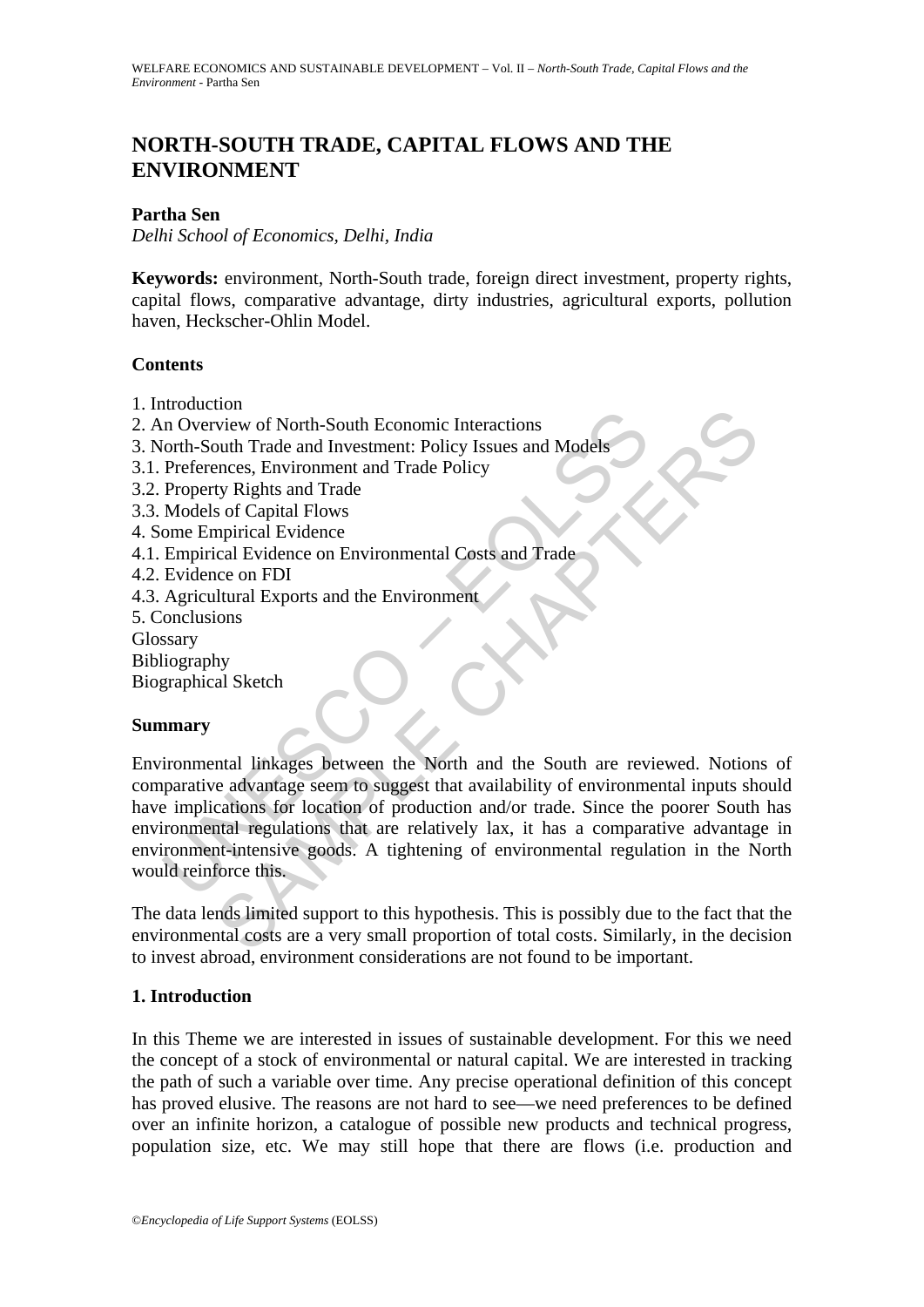consumption of goods), which we can identify as helping or hindering the cause of sustainability. A major concern of this literature is how the raising of living standards in the developing countries—the South—would affect the availability of the natural capital that is left for future generations. The development process of the currently rich countries—the North—was very "dirty" i.e. destructive of the world's environment. A duplication by the South of that path of industrialization is clearly not feasible.

The word *environment* is too all-encompassing, especially in the context of the North– South divide.

The South's major concern under the heading of environment is a requirement for population control, access to clean water, land which is not degraded, etc. Northern concerns are primarily with pollution—how the South's production activity affects the pollution content of their exports—and the level of harmful atmospheric gases and the effects on sinks for those gases, such as tropical forests.

The interface between international trade theory and environmental economics also focuses its attention on these issues. Ironically, even in development economics most discussions of growth and development in the past ignored environmental concerns. Since the early 1990s, however, this has changed. A large literature dealing with the interaction of trade, environment and development issues has appeared.

This article is concerned with trade and capital movements between the North and the South. In particular, how these are affected by the environmental regulations in the North and how these trade and capital flows (or the threat of these) affect environmental policy. I will outline these issues in a neoclassical framework and my discussion of general issues relating to trade will be brief since these are discussed at length in *International Trade, the Environment and Sustainable Development* in this volume.

cts on sinks for those gases, such as tropical forests.<br>
interface between international trade theory and environment<br>
sussions of growth and development in the past ignored environs<br>
ussions of growth and development in t sinks for those gases, such as tropical forests.<br>
acce between international trade theory and environmental economics<br>
attention on these issues. Ironically, even in development economics<br>
attention on these issues. Ironic The discussion on North-South trade in an environmental context presumes that the South is better endowed with the environmental "input". The number of kilograms of effluents per US dollar of output vary enormously across countries; for example, there are effluents for which Indonesian production is cleaner than the US. When disaggregated by sectors the picture becomes even more hazy. Take, for example, the toxicity of atmospheric emissions—US textile production is much dirtier than that of Mexico. This is also true for plastics.

Having said this, let us follow the standard formulation and assume that the South is better endowed in "the" environmental input. It should therefore export goods that use the environment intensively. While the empirical evidence in favor of this is far from clear-cut, concerns have been raised (mainly in the North) that the South is deliberately exploiting its environmental resources to gain an unfair advantage in trade. There are also fears that the South's actions are not sustainable.

On top of this, it is feared that as environmental standards are raised in the North, mobile factors of production will move to the South where environmental standards are lax. Northern (labor and environmental) lobbies want similar environmental standards to be adopted in the South. The South views this as unwarranted protectionism. Also the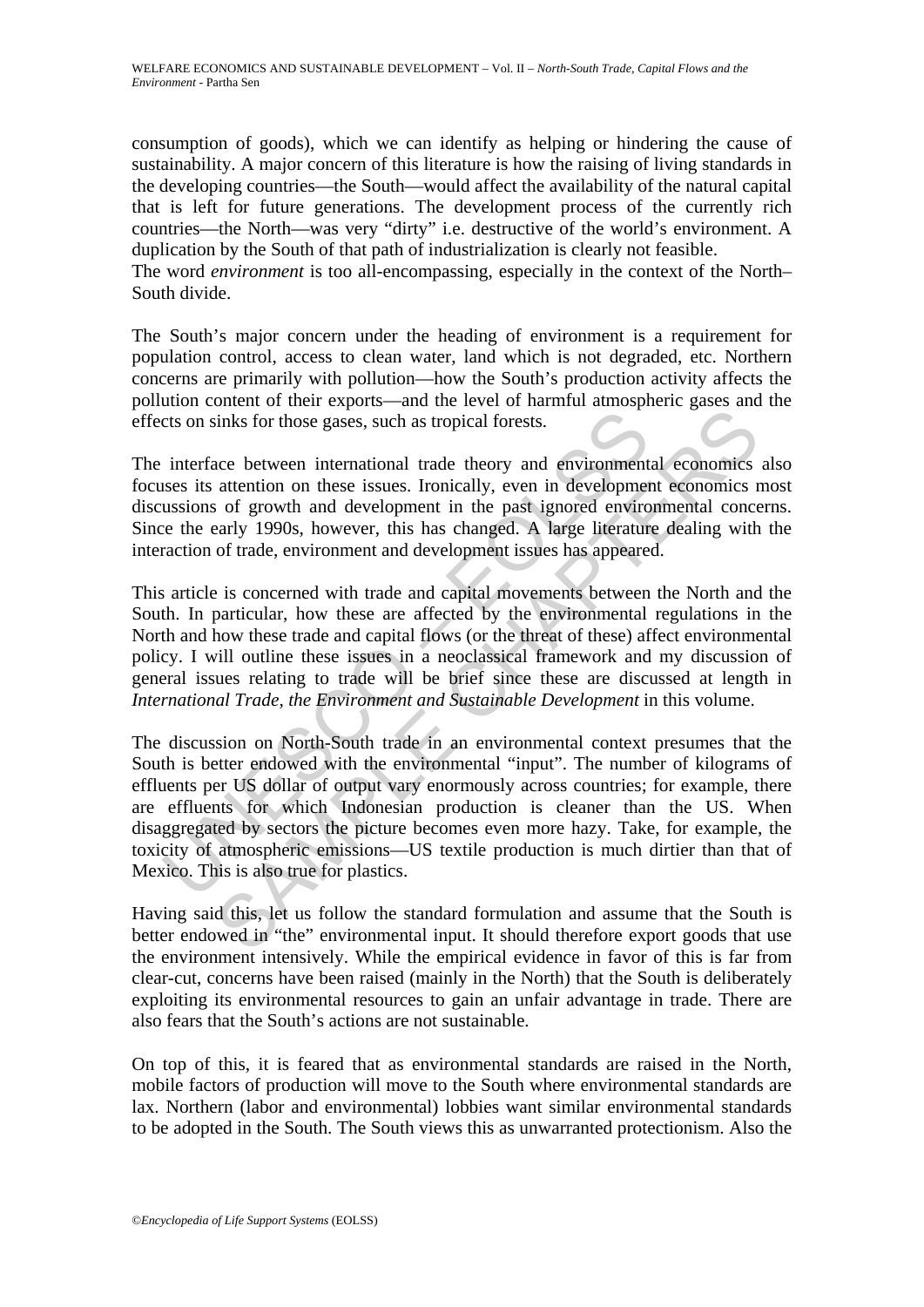evidence on foreign investment by multinationals does not accord any special place for lax environmental standards.

#### **2. An overview of North-South Economic Interactions**

In matters of trade and capital flows, the North strides the commanding heights of the world economy. A rough estimate indicates that the top 20% of the world's population controls about 80% of the world GDP. Most relative prices in the international economy are determined in the North because of its share in total world wealth and its organized markets (there are exceptions, though, such as oil and gas). The South takes world prices and the North's environmental policy stance as given. This implies that the South has to share the environmental agenda of the North. As mentioned in the Introduction, a lot, though not necessarily all, of the issues raised in this agenda are of global concern.

adly speaking, the post-war free trade system ushered in by GAT<br>th. Poor countries have used trade as an "engine" of growth. Th<br>for all the developing countries. For instance, contrary to intuitio<br>essions on growth, natura metricularly and a the state and "engual" and speak contrigue and the generator of growth. This is, however, the developing countries. For instance, contrary to intuition, in cross-cours on growth, attural resource endowme Broadly speaking, the post-war free trade system ushered in by GATT has benefited the South. Poor countries have used trade as an "engine" of growth. This is, however, not true for all the developing countries. For instance, contrary to intuition, in cross-country regressions on growth, natural resource endowments usually show up with a negative coefficient. Some of these natural resource rich economies have faced a progressive deterioration in terms of trade. Leaving these countries aside, over time, as parts of the South have industrialized, the developed countries have introduced other items in the GATT agenda, e.g. trade in services, intellectual property rights etc. The South has misgivings about some of these but it is true that these are new issues that were not around when the original GATT agenda was formulated. In the protectionist lobbies in the past, low wages in the South was seen to be the main cause of the loss of industrial jobs in the North. Now with successive tightening of environmental standards in the North, low environmental standards in the South are also seen as a cause of unemployment in the North. Hence the call for "fair" (as opposed to "free") trade and objections to the South's (low) environmental (and labor) standards.

The South has also benefited from FDI as the new machines create employment while embodying the latest technology. Historically, since colonial times FDI has been undertaken by the North in the South. But in earlier periods, these went into mining and other extractive sectors and hence were not a cause for concern among the organized labor in the North. But since decolonization, and especially since the rise of the newly industrialized countries in Asia, manufacturing activity has started to move in a big way to the South. There is a fear that environmental concerns in the North will raise costs of production there causing a shift in comparative advantage to the South where standards are more lax. And for certain activities it would be profitable to shut-up shop in the North and relocate to the South—the "pollution haven". This is the so-called **race to the bottom**. Thus, in this view, trade exports jobs and investment abroad which only makes this situation more irreversible. There are those who are opposed to this view and point out that multinational corporations provide the latest technology and work practices in their plants located in the South. The evidence, reviewed briefly in section 4, on this issue suggests that in the past multinationals' environmental standards in the plants in the South were considerably lower than in the North. It is possible that in more recent times there is a tightening of standards as environmental practices of multinationals are subject to greater scrutiny in the North.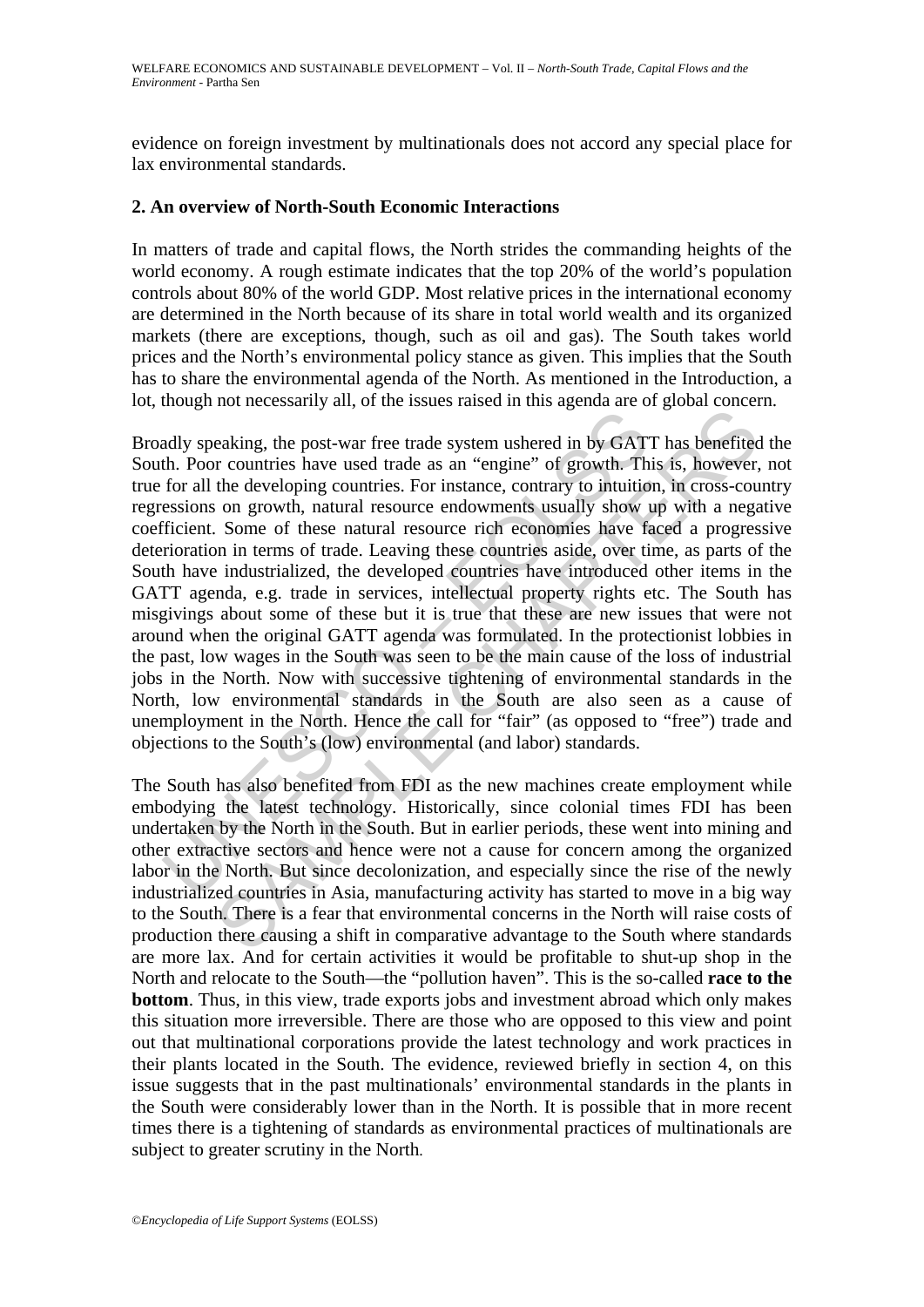Economists have used the concept of comparative advantage for about two centuries to explain the pattern of production and trade in the world. In a simplified two country two commodity framework this simply boils down to asking: what is the commodity that the country produces at lowest cost (in relative terms)—see *International Trade, the Environment and Sustainable Development* for a discussion. This, however, does not guarantee that the good will be exported. For this we require not only that preferences be identical but also homothetic (i.e. when faced with the same (relative) prices, all individuals consume all the goods in the same proportion—this rules out the case where the wealthy are more environment conscious). Without identical homothetic preferences, tastes, by themselves, could constitute the explanation for trade. As discussed in *International Trade, the Environment and Sustainable Development*, there are two major theories of international trade, viz. the Ricardian theory and the Heckscher-Ohlin theory. The former emphasizes differences in technologies to explain comparative advantage while the latter relies on relative factor abundance. In recent times, a third explanation—the "new" theory—relies on market structure and increasing returns to explain the pattern of trade.

parative advantage while the latter relies on relative factor abs, a third explanation—the "new" theory—relies on market struct ms to explain the pattern of trade.<br>
he environmental economics literature, "the environment" e advantage while the latter relies on relative factor abundance. In reaching the latter relies on relative factor abundance. In reaching a control explanation—the "new" theory—relies on market structure and increating exp In the environmental economics literature, "the environment" is treated as a factor of production. This begs the question of how do we construct an aggregate for the environment. It is a shortcut for a more long-winded statement viz. that production pollutes, and hence pollution is an output jointly produced with the final good and a reduction of pollution, for a given level of output—abatement—is costly. But what is the "true" price of this input? It is whatever the society thinks it is worth. But that, in turn, depends on preferences. For instance, a society, which values the environment more, would be willing to sacrifice more of other goods for this. This varies across economies, and tastes are not identical and homothetic. Also, presumably the pollution input is variable, so its endowment is endogenous and changes over time.

Keeping these points in mind, we can then talk about countries that have a comparative advantage in pollution intensive and natural-resource-intensive goods. Poorer countries may tend to put a lower value on a clean environment and hence are considered to have a large endowment of pollution intensive goods. For example, Japan has a very large forest cover but imports logs from South-East Asia. Similarly a poor country would probably deplete (even exhaust) its natural resource base at a rate higher than if it were richer. It is this kind of reasoning that led the then Vice President of the World Bank, Larry Summers to suggest that industrial waste should be shipped from the North to the South—the South does not have a technological or ecological superiority when it comes to absorbing waste but today is the poor relative of the North.

# **3. North-South Trade and Investment: Policy Issues and Models**

# **3.1. Preferences, Environment and Trade Policy**

What are the links between international trade and the environment? Four channels are identified in the literature—two of them familiar from standard trade theories. First, in line with the international trade theory, depending on a country's comparative advantage there is a composition effect—who will produce what and how much? In a closed economy all the demand has to be met by domestic production—trade allows a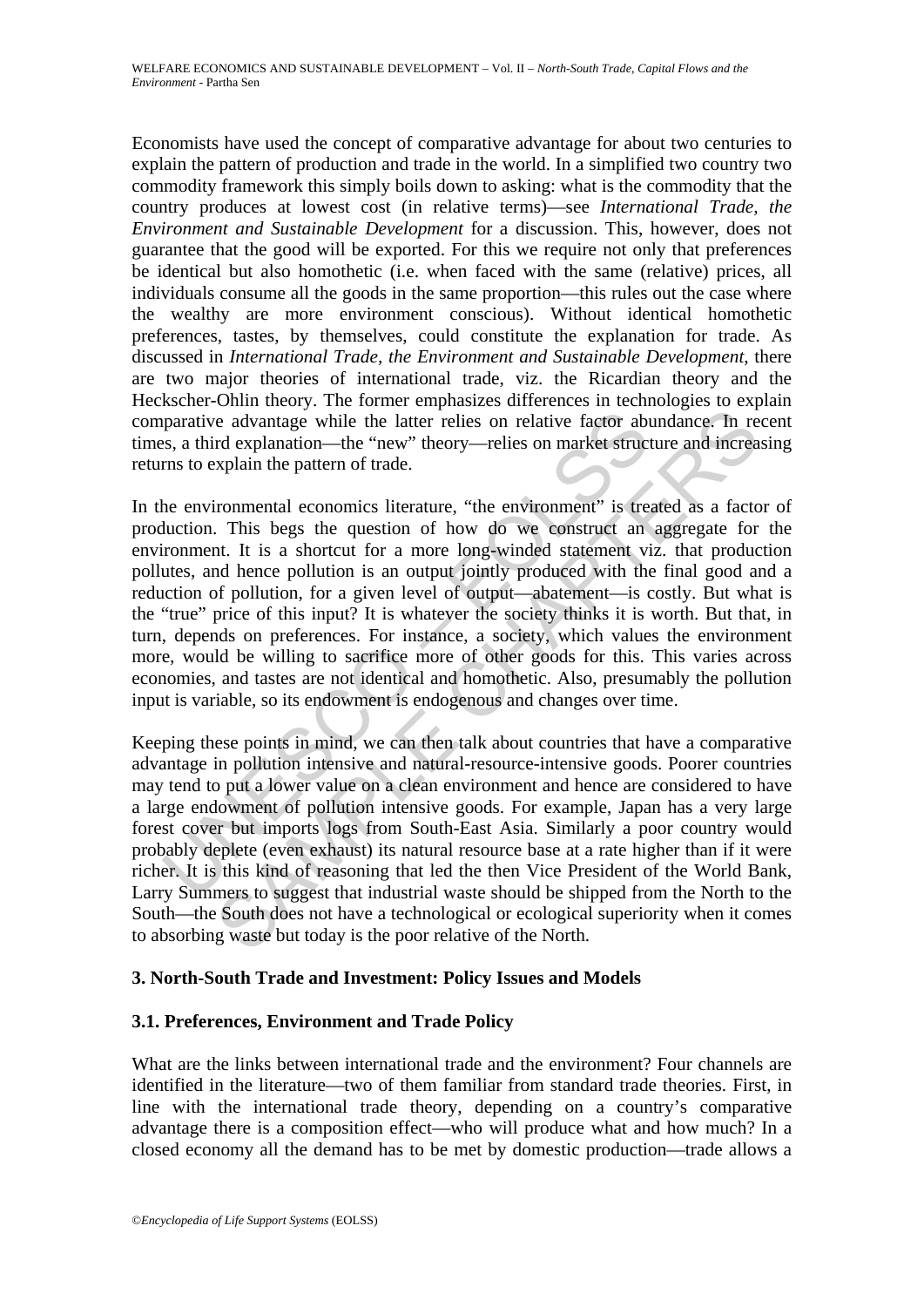country to specialize. Second, trade may impose restrictions on the technique of production—in the simple Heckscher-Ohlin model with incomplete specialization in trade, the techniques are identical across countries. Third, as trade changes the scale of production what happens to the environment? Especially if environmental taxes were not at their **Pigouvian** level (equating the tax with the marginal damage pollution causes to society) to start with. And finally, as trade raises incomes, people have a higher willingness to pay for a clean environment.

In the literature there are models that look at a world economy where pollution is local and the North sets a higher environmental standard. This has a composition effect, causing the polluting industry to contract in the North and expand in the South. As incomes rise in the South, the willingness to pay for a cleaner environment also rises; this means income effects, discussed in the previous section, are important, but usually the composition effect dominates and the South ends up with a higher level of pollution, while in the North pollution declines.

If, on the other hand, all pollution is global, then increased trade relocates production from the North to the South, leaving world pollution unaffected—the South gains and the North loses from free trade due to the existence of a **pollution haven**. Moreover if a free trade agreement were to freeze pollution at the autarky levels, then the North gains and the South loses. This possibly explains why the North (or lobby groups within it) wants to link the environment to trade and the South opposes such a move.

composition effect dominates and the South ends up with a higher<br>le in the North pollution declines.<br>on the other hand, all pollution is global, then increased trade re<br>a the North to the South, leaving world pollution una istion effect dominates and the South ends up with a higher level of pollution effect dominates and the South ends up with a higher level of pollution eNorth pollution declines.<br>
Other hand, all pollution is global, then A question that arises is whether trade policy (via a tariff or quantitative restrictions) should be used to correct an environmental distortion? The answer from international trade theory is, in general, "no". If the environmental distortion is the only departure from a competitive structure, then the best policy (called the **first-best policy**) is to tackle the pollution at its source, through a Pigouvian tax. Trade policy can at best be a second-best solution. This is not an arcane theoretical issue in the North-South context. By granting other nations the **Most-Favoured-Nation** status under GATT-WTO, the North has surrendered its market power. It could levy the equivalent of an optimal tariff by imposing environmental taxes, which raise tax revenue and deteriorate the South's terms of trade. The North could get a **double dividend** if the terms of trade advantage and the tax revenue from lowering other distortionary taxes more than makes up for the direct contractionary effect of the environmental taxes.

In one area, global intervention is called for—in the protection of the global commons. In the absence of intervention—through inter- governmental cooperation—there is too little production (preservation) of this global public good. Every country has a tendency to misrepresent its preferences, free ride etc. But even here trade policy is not the correct policy instrument for the unwillingness of countries to share the burden of protecting the global commons, as these distort consumption decisions. There are international treaties where consensus has been arrived at relatively easily, e.g. the Montreal Protocol, and CITES. But where there are substantial costs in terms of GDP or terms of trade losses, such as in the case of cutbacks in  $CO<sub>2</sub>$  emissions, agreement has been more elusive (see *International Cooperation to Resolve International Pollution Problems*).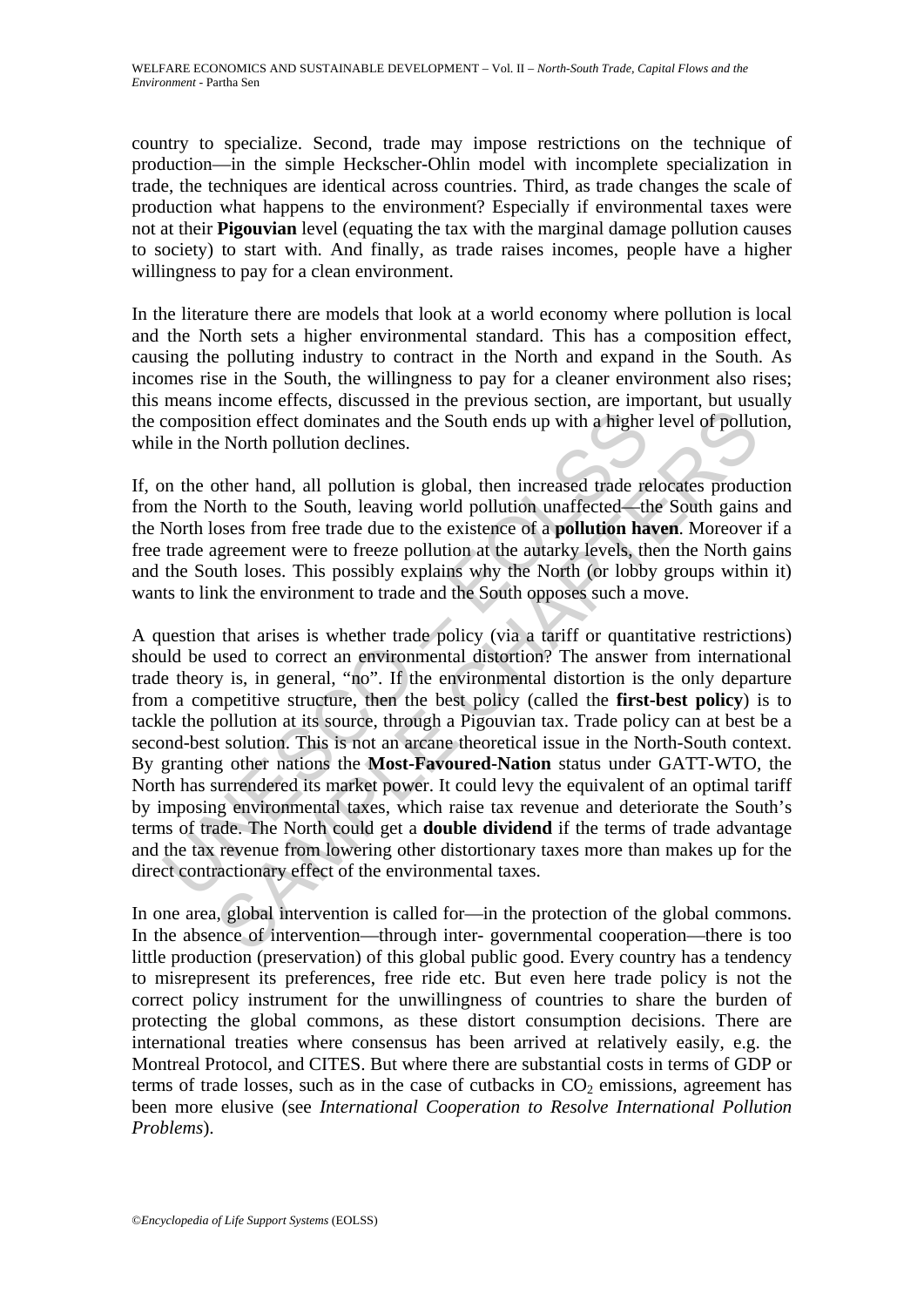In an introductory public finance course, it is shown that, barring extreme cases, it does not matter whether the buyers for a good are taxed or its sellers—the incidence of the tax is shared by the consumers and the producers. But in an international setting, for a reduction in carbon emissions and hence curtailing the consumption of fossil fuels, it does matter who gets to keep the tax proceeds. For instance, if the producers are allowed to keep the tax revenue then the cutback in demand would resemble the oil price hikes of the 1970s. On the other hand, if consumption is taxed, then it would show up as a decline in the demand for oil but the consuming countries would get to keep the revenue, thus hurting the oil-producers. The issue of the initial distribution of property rights or tradable permits becomes crucial.

# **3.2. Property Rights and Trade**

ifferent literature identifies North-South trade in terms of different literature identifies North-South trade in terms of differenty rights. As an economy gets integrated into a market sective (community) ownership of "th t literature identifies North-South trade in terms of different institution<br>ghts. As an economy gets integrated into a market system, tradition<br>(community) ownership of "the commos" break down, Migration to<br>a sense of comm A different literature identifies North-South trade in terms of different institutions of property rights. As an economy gets integrated into a market system, traditional collective (community) ownership of "the commons" breaks down. Migration takes place and a sense of community disappears. Property rights previously vested in the community become ill-defined. Examples of this abound—forestry, rivers, oceans. Free riding becomes possible in this scenario; one may extract from the commons without penalty or deterrence. Much has been written on the question of over-harvesting by the trawlers of fish stocks off the Atlantic coast of Canada and also the conflict it often gives rise to between traditional fishermen—likewise the case of the trawlers from EC countries off the coast of Senegal.

In the South, apart from a breakdown of traditional forms of communal ownership, there is a problem of widespread corruption and weak law enforcement. In this situation, state-owned land is often treated as a common access regime—e.g. forests, game parks (sometimes even government owned financial institutions function like an open access regime!), etc. In such a situation it is not clear that the traditional cure for market failure—government intervention—improves things. We have to trade off government (or policy) failure against market failure.

We can analyze the effects of property rights on trade. Suppose in a North-South trade model there is no difference between these blocs in terms of endowments. The difference lies in the property rights—the North has well defined property rights and the South has an open access regime. An open access regime leads to an over-harvesting of the environmental resource in response to current prices. Additionally, since the ability to appropriate returns is a problem, there is no incentive to manage the resource in an optimal way from a dynamic viewpoint—this leads to a disappearance of fish stocks, forests etc.

Given an open access regime in the South the environmental resource is over-harvested and the South shows an "apparent" abundance of the environmental resource. If tastes are identical and homothetic, in autarky, the price of the environmental good will be lower in the South. Free trade will cause the North to import the environmentalintensive good from the South, thus exacerbating the overexploitation of resources. These give rise to **apparent gains from trade**. Trade is actually welfare reducing but without looking at the cause of factor abundance, it does not appear to be so. Similarly,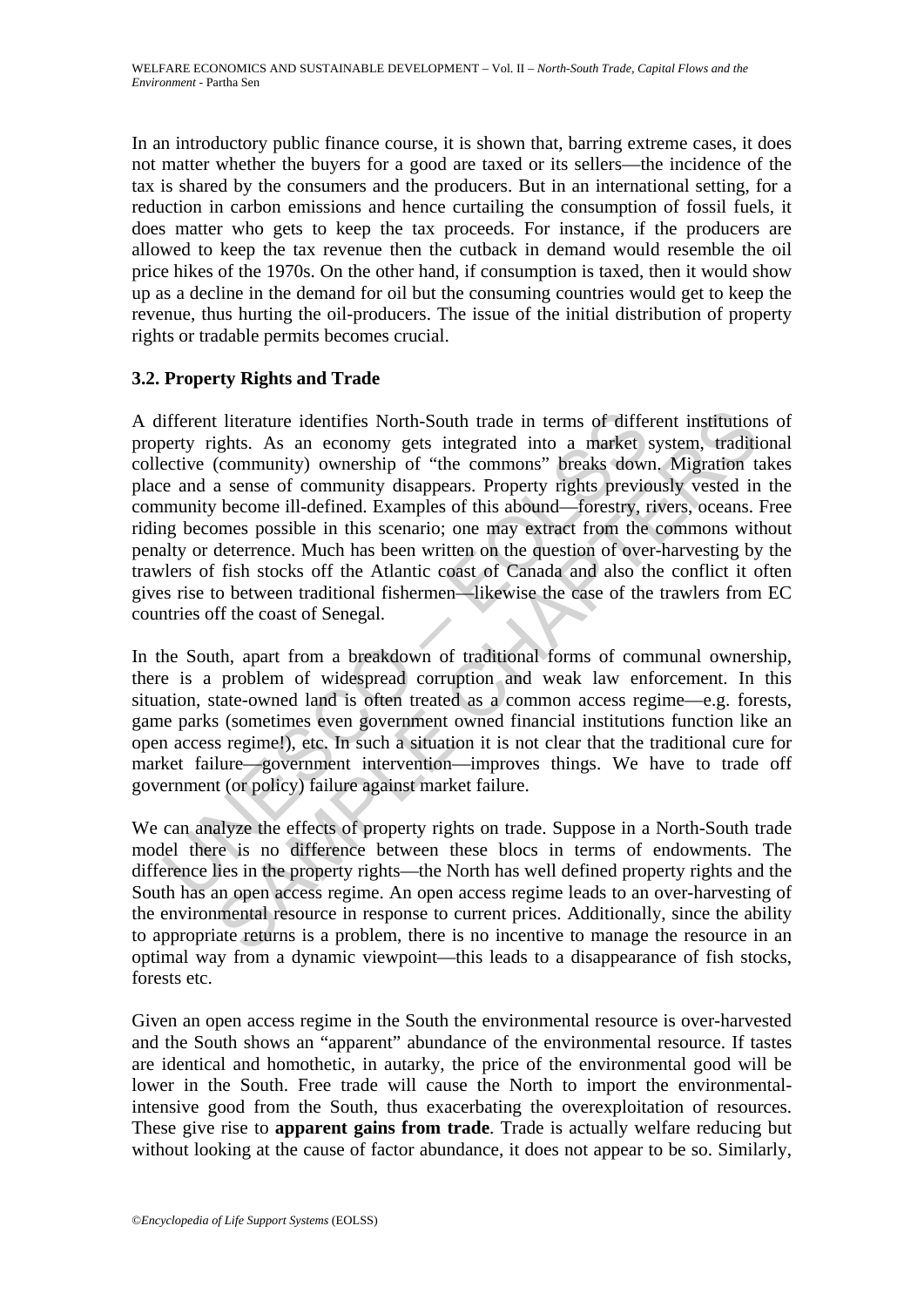one can see that if the natural resource were exhaustible, it would be exhausted faster than would be the case if the property rights were well-defined.

There is evidence in favor of this. Consider, the importation of logs by Japan. Japan, after an initial burst of depletion of its natural resources, has been very protective of its own forest cover and has imported logs from Indonesia and Malaysia. In these countries—where property rights are not always well-defined—there has been widespread depletion of tropical forests, with concerns elsewhere in the world about the **global commons**. While logging may be a labor-intensive activity, stricter regulation in Japan and the property rights regime in the exporting country are also important in depleting forest cover.

# **3.3. Models of Capital Flows**

The same of FDI, there are fewer theoretical (and we<br>inicial) contributions. Traditional FDI models were about locations<br>to be availed of in a particular place. One example of this was<br>tyry of FDI—the host country had a ma be surfact that the are fewer theoretical (and we shall see be contributions). Traditional FDI models were about locational advantage wavailed of in a particular place. One example of this was the tariff-jum<br>FDI—the host Turning to models of FDI, there are fewer theoretical (and we shall see below, empirical) contributions. Traditional FDI models were about locational advantage which had to be availed of in a particular place. One example of this was the tariff-jumping theory of FDI—the host country had a market that could be provided for cheaply by locating production there, otherwise a tariff had to be paid. There is a counterpart in the environmental literature, when production is not so much attracted to the South by its regulations but is repelled from the North through the tighter environmental regulations there. As an example consider the following: Both the North and the South have some capital and some polluting inputs and produce a homogeneous good. Both inputs are footloose in that they respond to price changes but only capital moves internationally. If capital movement is allowed, capital moves from the capital-rich North to the environment-rich South. This brings the environment-capital ratios together. In an integrated world, i.e. when capital yields the same rate of return everywhere, a tightening of environmental standards causes capital to flow out and may actually increase pollution in the recipient country.

A different kind of capital movement that has become important in the last few years is that of financial capital. For instance the East and South-East Asian and Latin American economies have opened their capital accounts to financial flows, though in the wake of the Asian crisis capital flows to these countries have dropped significantly. What is the relationship between the ability to borrow in the international capital markets and the environment? Consider the following example: Citing the poor human rights record of the Indonesian government, there have been calls for all capital flows to be cut off to that country.

What would be the effects of these on the environment? If Indonesia views the Asian crisis as a temporary setback, it would try to borrow and smoothen consumption. If all lending is cut off, then it may seek to find other ways to prevent a sharp drop in its consumption. It may choose to cut down parts of its remaining forests that the rest of the world believes plays a role in acting as a sink for greenhouse gases. Higher consumption could be polluting but may be better in terms of protecting these sinks. This simple example shows how access to international capital markets may allow poor countries to borrow against higher future income and relieve some pressure on the (global) environment.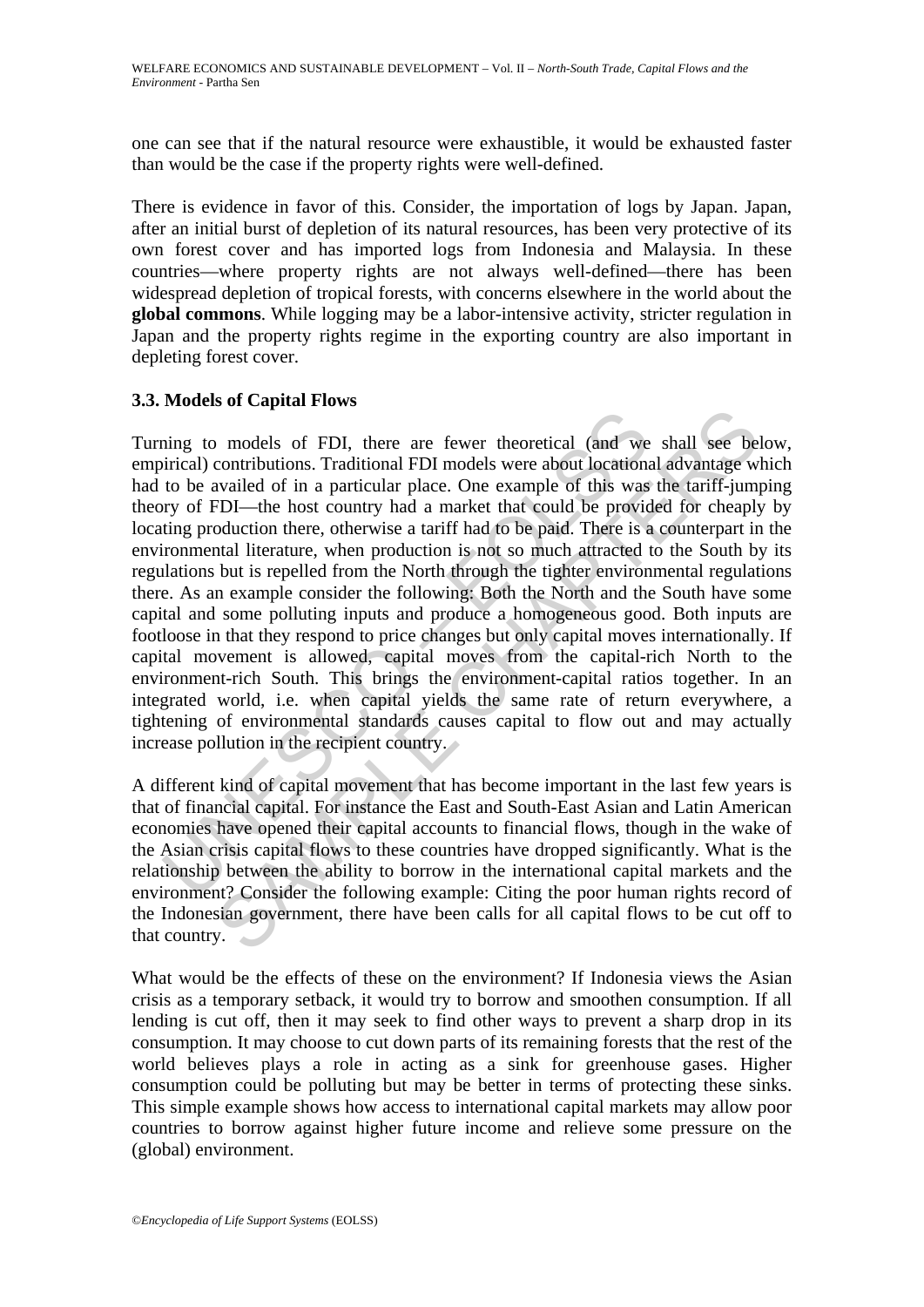#### **4. Some Empirical Evidence**

In this section I shall review some of the empirical evidence. I shall endeavor to cover the evidence on: (a) Heckscher-Ohlin type models—most of the empirical literature focuses on this, (b) on foreign investments and the pollution-haven hypothesis, and (c) environmental consequences of agricultural exports. The evidence on greenhouse gases and global warming is discussed elsewhere (see *International Environmental Agreements and the Case of Global Warming*).

- -
- -
- TO ACCESS ALL THE **12 PAGES** OF THIS CHAPTER, Visit: http://www.eolss.net/Eolss-sampleAllChapter.aspx

#### **Bibliography**

Bhagwati J.N. and Srinivasan T.N. (1996). Trade and the environment: Does the environment detract from the case for free trade. *Fair Trade and Harmonization: A Prerequisite for Free Trade* (ed. J.N. Bhagwati and R.E. Hudoc), pp.159-224, Cambridge: MIT Press. [A thorough discussion of the traditional theoretical case for free trade and the challenge of environmental concerns for these.]

Chichilnisky G. (1994b). North-South trade and the global environment. *American Economic Review* 84 (4), 851-875. [This is a seminal paper which discusses the importance of well-defined property rights in a North-South trade context.]

Copeland B.R. and Taylor M.S. (1994). North-South trade and the environment. *Quarterly Journal of Economics* 109 (3), 755-787. [An influential paper in modelling North-South trade.]

TO ACCESS ALL THE 12 PAGES OF THIS CHA<br>Visit: http://www.eolss.net/Eolss-sampleAllChapte<br>iography<br>wati J.N. and Srinivasan T.N. (1996). Trade and the environment: Does the<br>the case for free trade. *Fair Trade and Harmoniza* CO ACCESS ALL THE 12 PAGES OF THIS CHAPTER,<br>Visit:  $\frac{1}{2}$  http://www.eolss.net/Eolss-sampleAllChapter.aspx<br>y<br>stit:  $\frac{1}{2}$  http://www.eolss.net/Eolss-sampleAllChapter.aspx<br>y<br>stit:  $\frac{1}{2}$  http://www.eolss.net/Eolss Dessus S., Roland-Holst D and van der Mensbrugghe D. (2002). Input-based pollution estimates for environmental assessment in developing countries. *Trade and the Environment in General Equilibrium: Evidence from Developing Economies* (ed. Beghin J., Roland-Holst D and van der Mensbrugghe D.), pp. 79-108. Dordrecht: Kluwer. [A useful study that calculates pollution intensity of production in some developed as well as developing countries. It presents input-output based data that is disaggregated by industry and pollutants.]

Gutman G. (2000). Agriculture and the environment in developing countries: The challenge of trade liberalization. *The Environment and International Trade Negotiations: Developing Country Stakes* (ed. D. Tussie), pp. 33-52. New York: Macmillan. [This paper presents a thorough discussion of environmental effects of agricultural exports.]

Jaffe A.B., Peterson S.R., P.R. Portney and Stavins R. (1995). Environmental regulation and the competitiveness of US manufacturing. *Journal of Economic Literature,* 33 (1), pp.132-163. [A study which looks at the effects of environmental regulation and competitiveness—they define various measures of the latter.]

Lucas R.E.B., Wheeler D. and Hettige H (1992). Economic development, environmental regulation and the international migration of toxic industrial pollution 1960-1988. *International Trade and the Environment* (ed. P. Low), pp. 159 –167.

Washington DC: World Bank Discussion Paper No 159. [This study analyzes the effects of environmental regulation in a North-South context.]